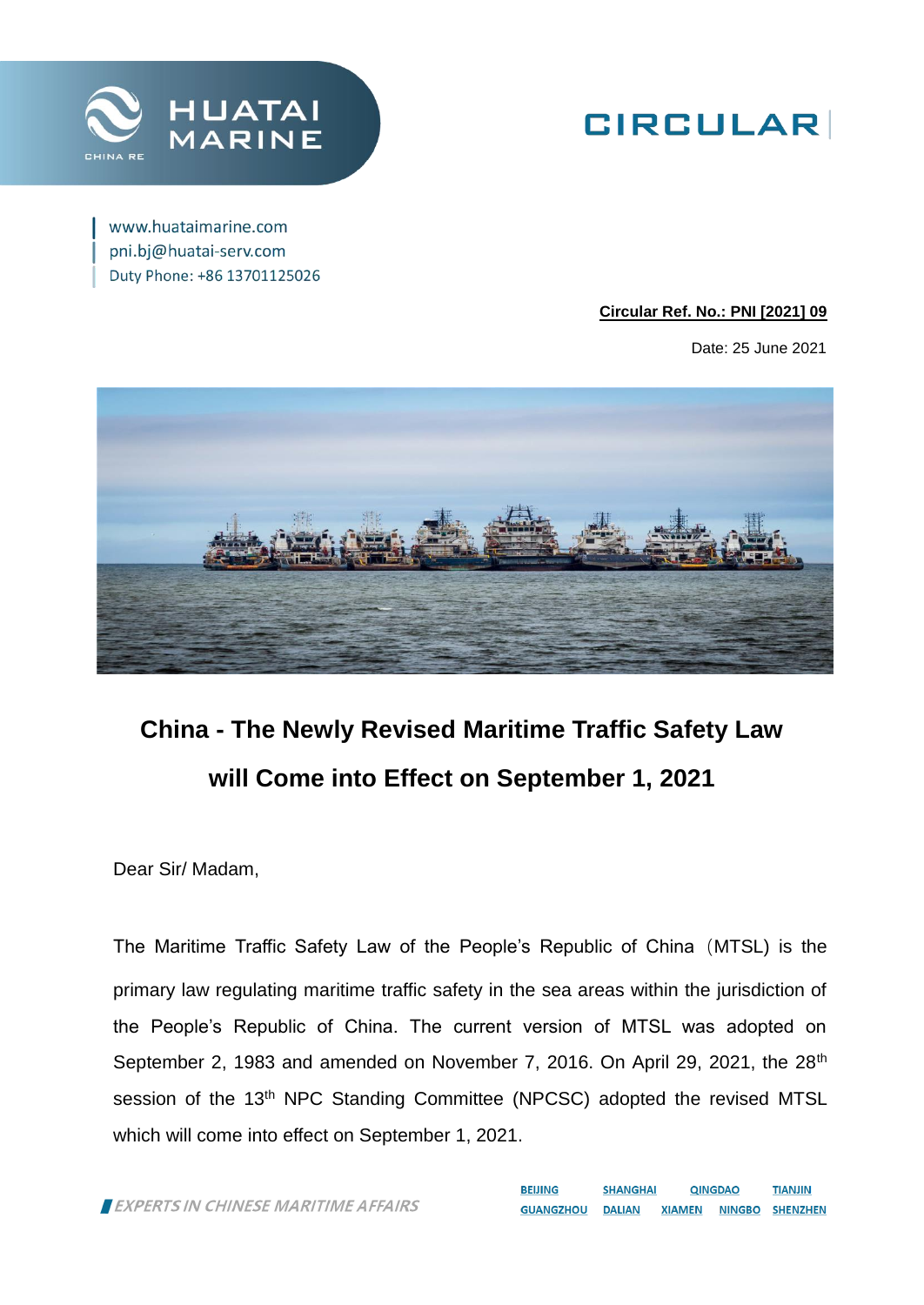The important amendment in the revised law that may be of concern to the Club/Owners is summarized as follows for reference.

# **Changes in Brief**

The law in force consists of 12 chapters and 53 articles and the revised law contains 10 chapters and 122 articles.

| <b>Chapters</b> | <b>Current Version</b>                      | <b>Revised Version</b>                                                           |
|-----------------|---------------------------------------------|----------------------------------------------------------------------------------|
| I               | <b>General Provisions</b>                   | <b>General Provisions</b><br>Article 1-8                                         |
| П               | Inspection and Registration of<br>Vessels   | Vessels, Offshore Installations and<br>Crews<br>Article 9-18                     |
| $\mathbb{H}$    | Personnel on Vessels and<br>Installations   | Maritime Traffic Conditions and<br><b>Navigation Safeguards</b><br>Article 18-32 |
| IV              | Navigation, Berthing and<br>Operations      | Navigation, Berthing and Operations<br>Article 33-56                             |
| $\vee$          | <b>Safety Protection</b>                    | Safety of Maritime Passenger and Cargo<br>Transportation<br>Article 57-65        |
| VI              | <b>Transportation of Dangerous</b><br>Goods | Maritime Search and Rescue<br>Article 66-79                                      |
| VП              | <b>Beach Rescue</b>                         | Marine Traffic Accident Investigation and<br>Handling<br>Article 80-87           |
| VШ              | Salvage and Removal                         | Supervision and Management<br>Article 88-94                                      |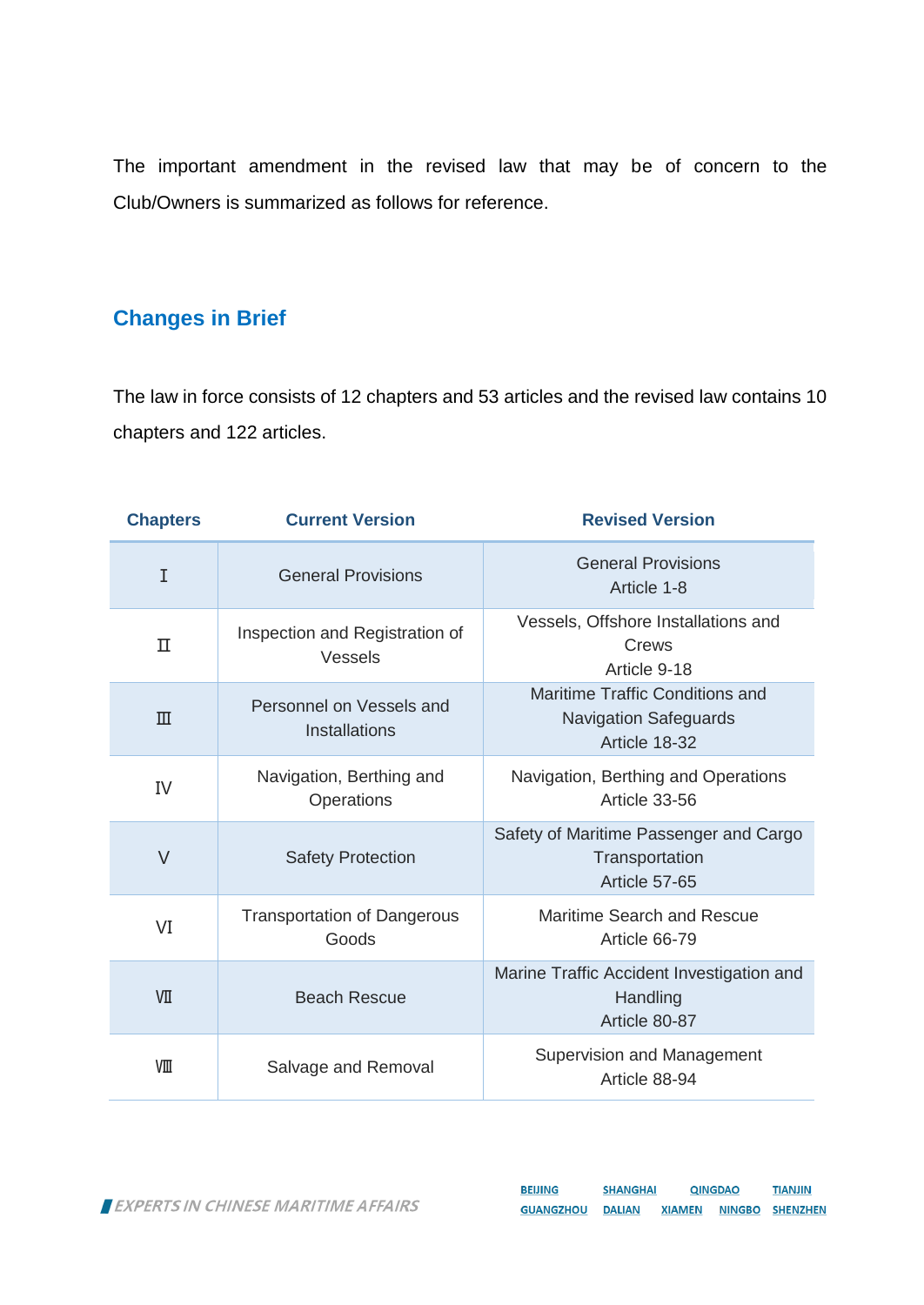| IX | Investigation and Handling of<br><b>Traffic Accidents</b> | <b>Legal Responsibilities</b><br><b>Article 95-116</b>    |
|----|-----------------------------------------------------------|-----------------------------------------------------------|
| X  | <b>Legal Responsibilities</b>                             | <b>Supplementary Provisions</b><br><b>Article 117-122</b> |
| XI | <b>Special Regulations</b>                                |                                                           |
| ΧП | <b>Supplementary Provisions</b>                           |                                                           |

### **New / Improved Legal Systems**

The revised Maritime Traffic Safety Law adds and improves the following legal systems.

### **8 new legal systems have been added**

Eight new legal systems have been added, namely the shipping company's safety and pollution prevention management system, the vessel security system, the crew's work rights protection system, the early warning and emergency response mechanisms for overseas emergencies of crew, the planning system of maritime traffic resources, the maritime radio communication guarantee system, the specific reporting system for vessels of foreign nationality entering and exiting the territorial waters, and the maritime ferry management system.

### **6 legal systems have been supplemented and improved**

Six legal systems have been supplemented and improved, namely, crew management system, cargo and passenger transportation safety management system, legal system for safeguarding marine rights and interests, maritime search and rescue system, investigation and handling of maritime traffic accidents, legal liability and administrative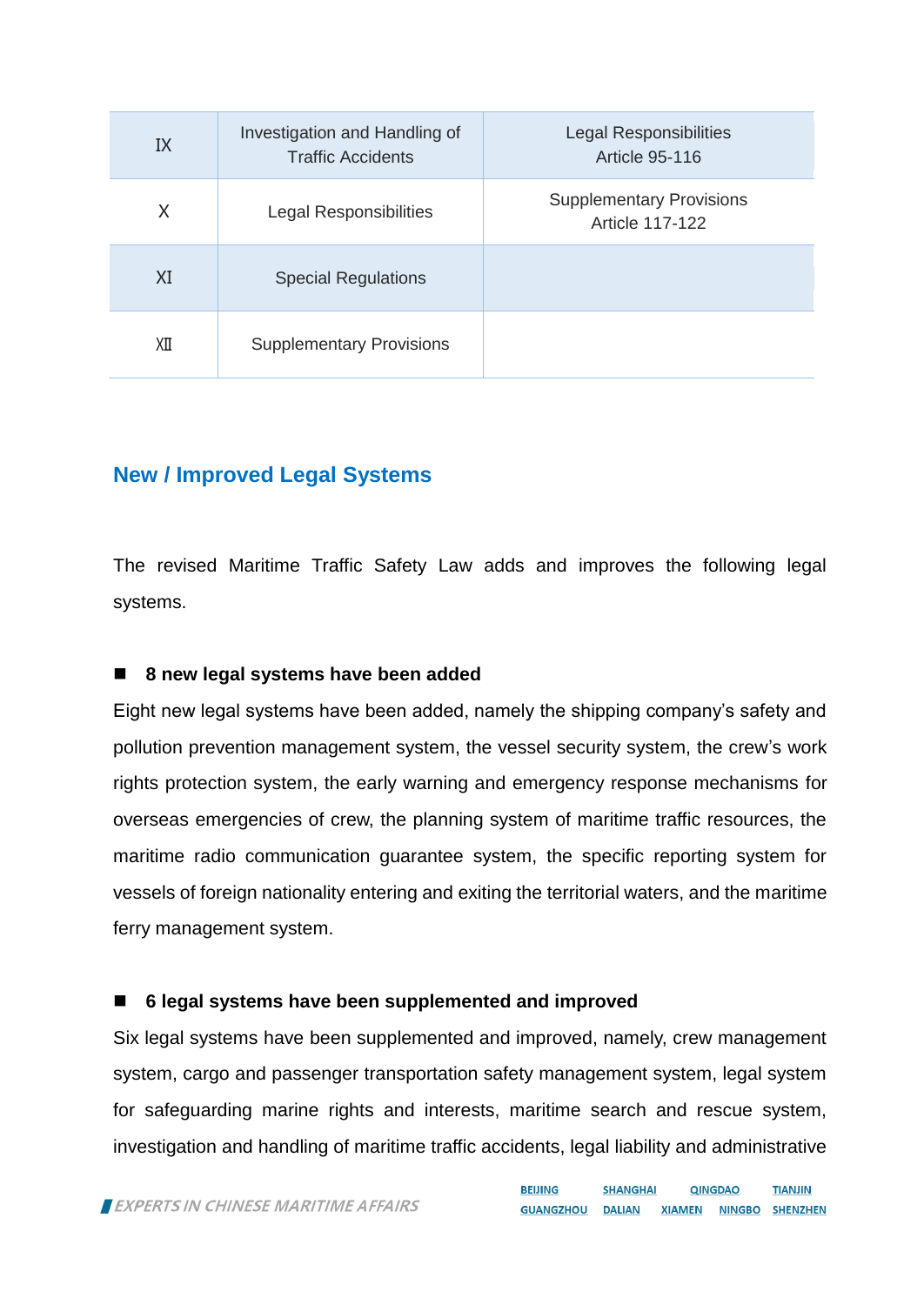enforcement legal system.

## **The Main Content of the Revision**

### **I. Improve maritime traffic conditions and level of safety guarantee**

- 1. Stipulate that the maritime safety administration shall, when necessary, demarcate, adjust and promptly announce the maritime traffic functional areas such as vessel alignment areas (Article 19).
- 2. Define that the state shall establish and improve the vessel positioning, navigation and other maritime traffic support service systems (Article 21).
- 3. Define the code of conduct and the subject of responsibility for the construction, maintenance and preservation of aids to navigation (Article 26).
- 4. Stipulate the scope of compulsory pilotage and define the responsibilities of the pilotage institution, the pilot and the piloted vessel (Article 30 and Article 31).

### *Pilotage requirements:*

*Current version: Vessels of foreign nationality entering and leaving a harbour of the People's Republic of China, navigating or shifting berths in the harbour area, or approaching or leaving mooring points or loading spots outside the harbour must be navigated by a pilot designated by the competent authority.*

*Situations that need to apply for pilotage in the new version are as follows (the specific standards shall be developed by the maritime safety administration in light of the actual conditions of the ports):*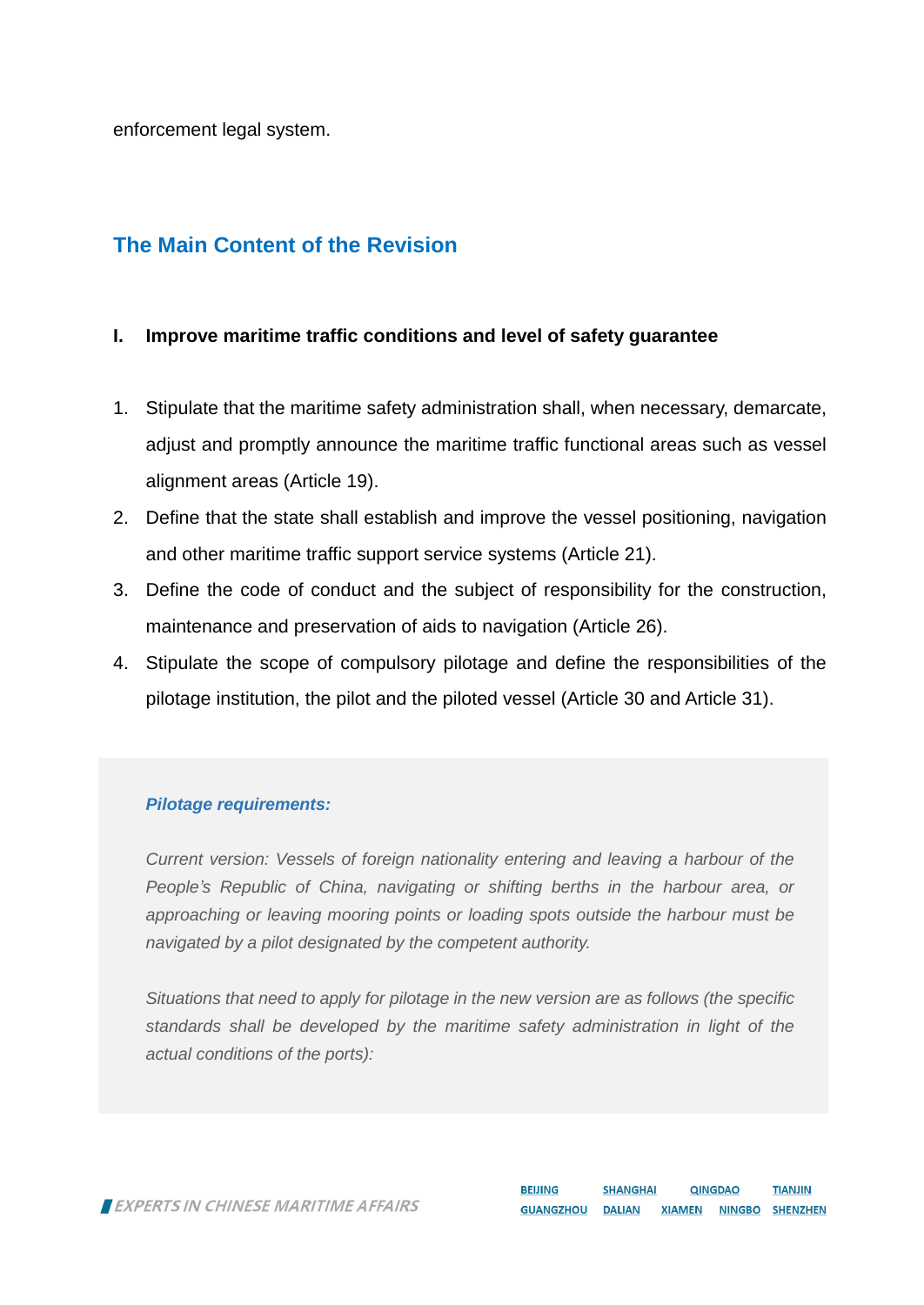- *Vessels of foreign nationality, excluding those can be exempted as prescribed by the transport department under the State Council after being reported to the State Council for approval.*
- *Vessels carrying radioactive materials, and ultra-large oil tankers.*
- *Vessels carrying bulk liquefied gas and bulk hazardous chemicals that may endanger port safety.*
- *Vessels whose length, width, and height are close to the limits as prescribed in the navigation conditions of corresponding channels.*

# **II. Strengthen the management of vessels and crew and standardize maritime traffic activities**

- 1. Stipulate that vessels of Chinese nationality shall pass the inspections of vessel survey institutions and obtain the corresponding certificate, document and nationality certificate (Article 9 and Article 10).
- 2. Stipulate that the crew shall receive relevant professional education and training, hold valid certificates of qualification, and operate and manage the vessel in accordance with the rules, regulations and operating procedures (Article 13, Article 38, Article 39, Article 41, Article 42).
- 3. Require that the owner, operator or manager of a vessel of Chinese nationality shall establish and run a management system for safe operation and prevention and control of vessel pollution as well as vessel security system, and shall obtain a maritime labor certificate (Article 11, Article 12, Article 14).
- 4. Define the code of conduct that shall be generally observed in the navigating, berthing, or carrying out operations of vessel, and stipulate the safety precautions for the carrying of passengers and dangerous goods as well as the loading, unloading and lightering of dangerous goods (Chapter IV and Chapter V).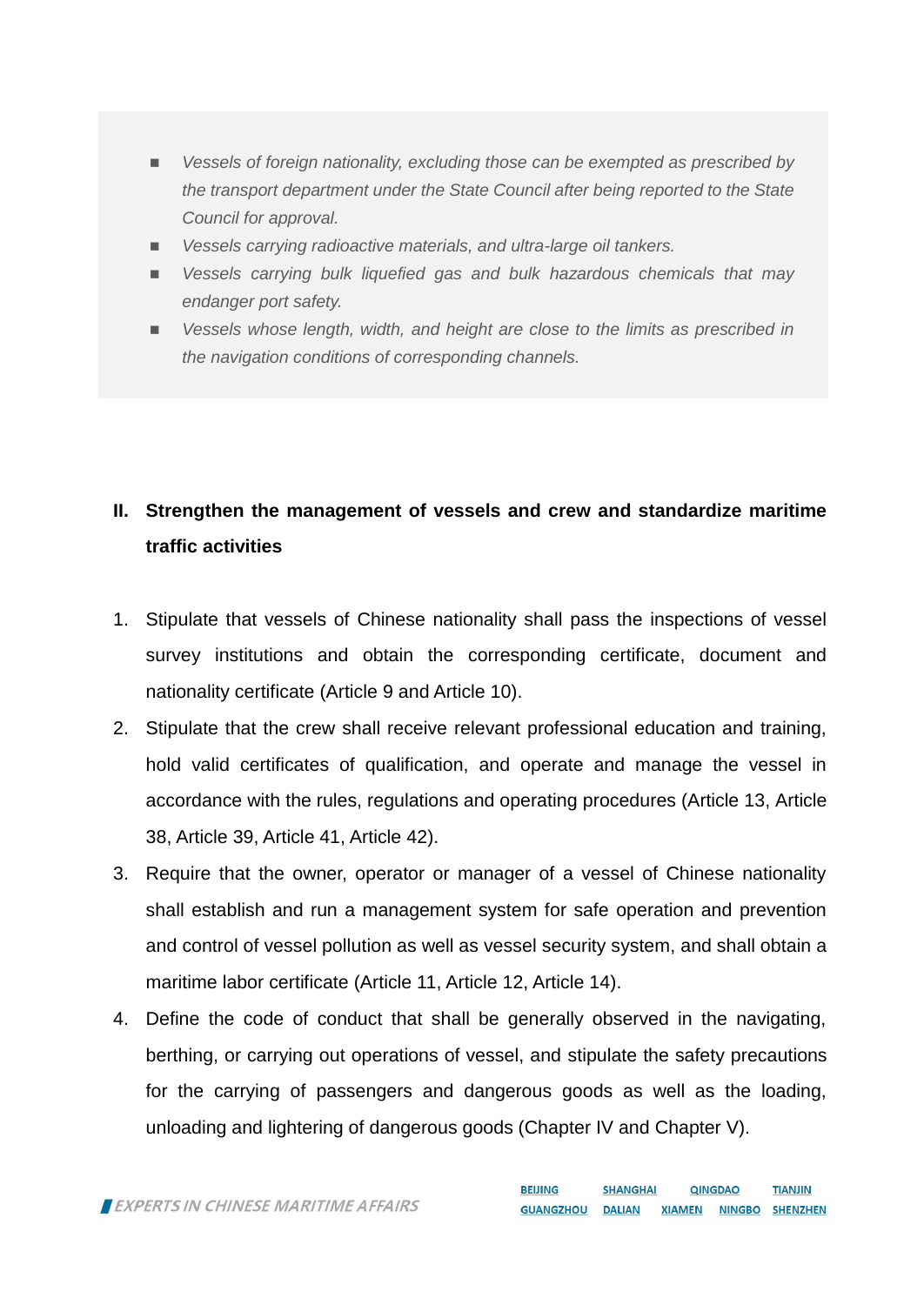### *Carrying dangerous goods:*

- *The safe loading and unloading, stowage, isolation, securing and management shall be carried out in accordance with the requirements of relevant laws, administrative regulations, rules and mandatory standards and technical specifications;*
- *When carrying dangerous goods, a valid certificate of fitness for the carriage of dangerous goods shall be obtained, and according to the characteristics of the dangerous goods and the requirements of emergency measures, the emergency response plan for dangerous goods shall be prepared, and the corresponding fire-fighting and emergency devices and equipment shall be equipped;*
- *When consigning dangerous goods, the consignor shall notify the carrier of its official name, nature of the danger, and protective measures to be taken, properly package it in accordance with the requirements of relevant laws, administrative regulations, rules, and mandatory standards and technical specifications, and set up obvious marks and labels of dangerous goods.*

*A vessel carrying dangerous goods into or out of a port shall meet specific conditions, including:*

- *1) the dangerous goods carried satisfy the requirements for safe maritime transportation;*
- *2) the loading of the vessel satisfies the requirements of the certificates held;*
- *3) the port where the vessel plans to berth have the corresponding business qualification. The permission of the maritime safety administration shall be obtained and the time of entering or exiting a port, the duration of stay at the port, and other items shall be reported to the maritime safety administration.*

*Fixed vessels navigating along fixed routes and carrying fixed categories of goods may apply for permission for entering or exiting a port multiple times within a specified period.*

*For vessels and offshore installations engaged in transportation, loading and unloading, and lightering of dangerous goods, operation plans shall be developed, the relevant mandatory standards and safe operation procedures shall be complied with, and necessary preventive measures shall be taken, to prevent safety accidents.*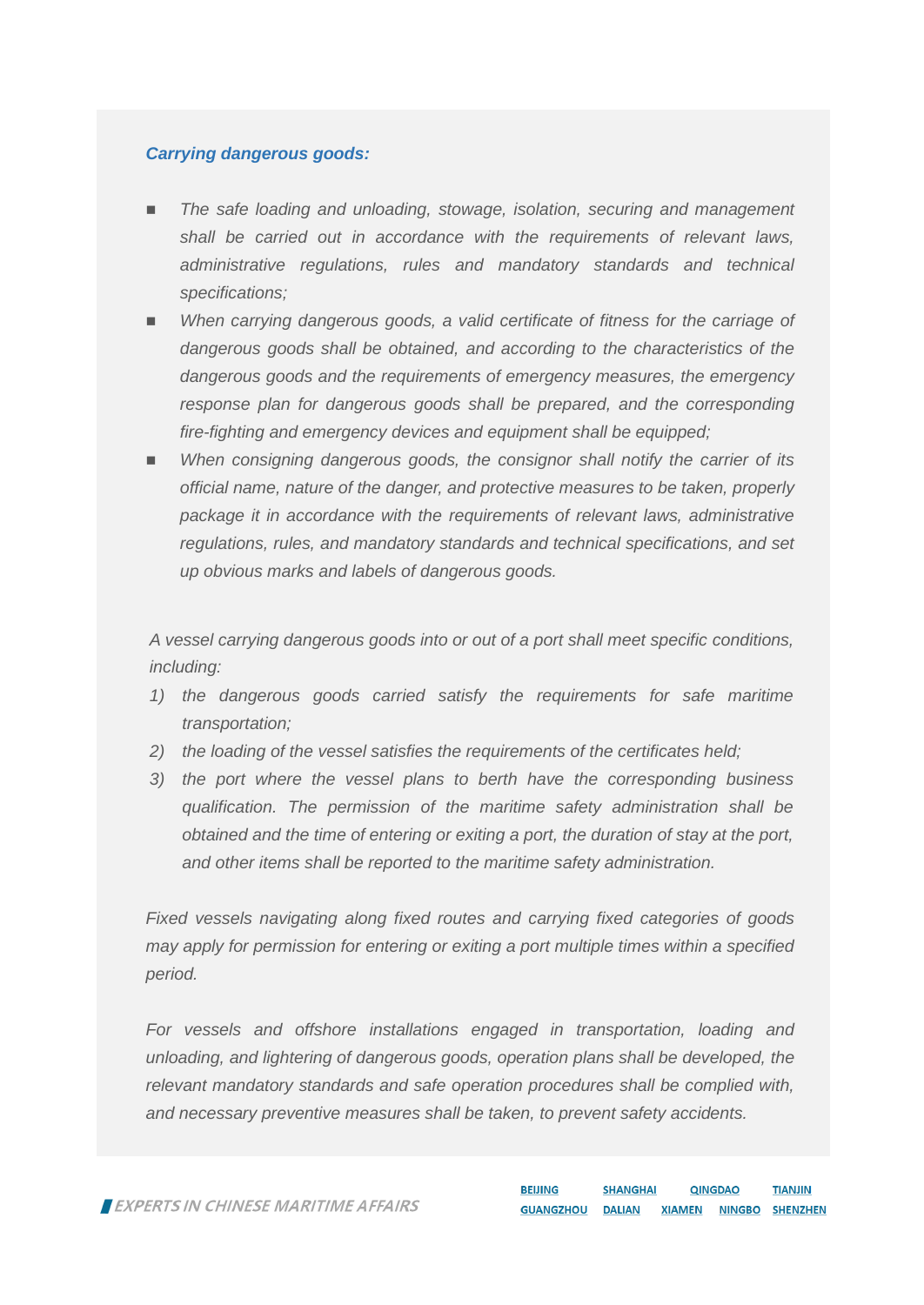### *Conditions that should be satisfied for lightering operation of bulk liquid dangerous goods:*

#### *Vessels*

- *a) Satisfy the requirements for maritime traffic safety and the prevention and control of pollution from vessels to the maritime environment;*
- *b) The goods to be lightered satisfy the requirements for safe lightering*;
- *c) Personnel participating in lightering have the lightering capabilities as prescribed by laws and administrative regulations*
- *d) The intended waters and their bottom quality and surrounding environment are suitable for lightering;*
- *e) The lightering does not pose any threat to maritime resources, nearby military targets and important civilian targets;*
- *f) There are lightering plans, safety guarantee measures and contingency plans that satisfy the safety requirements.*

#### *Emergency response to infectious disease*

*Since the outbreak of the Covid-19, the epidemic prevention and control of vessels has attracted attention from all parties. According to Article 40 of the revised Maritime Traffic Safety Law, "Where a person on board suffers or is suspected of suffering from an infectious disease that seriously threatens the health of others, the master shall immediately launch the corresponding contingency plan, take necessary isolation measures against the relevant persons within the scope of his functions, and report to the relevant competent department in a timely manner."*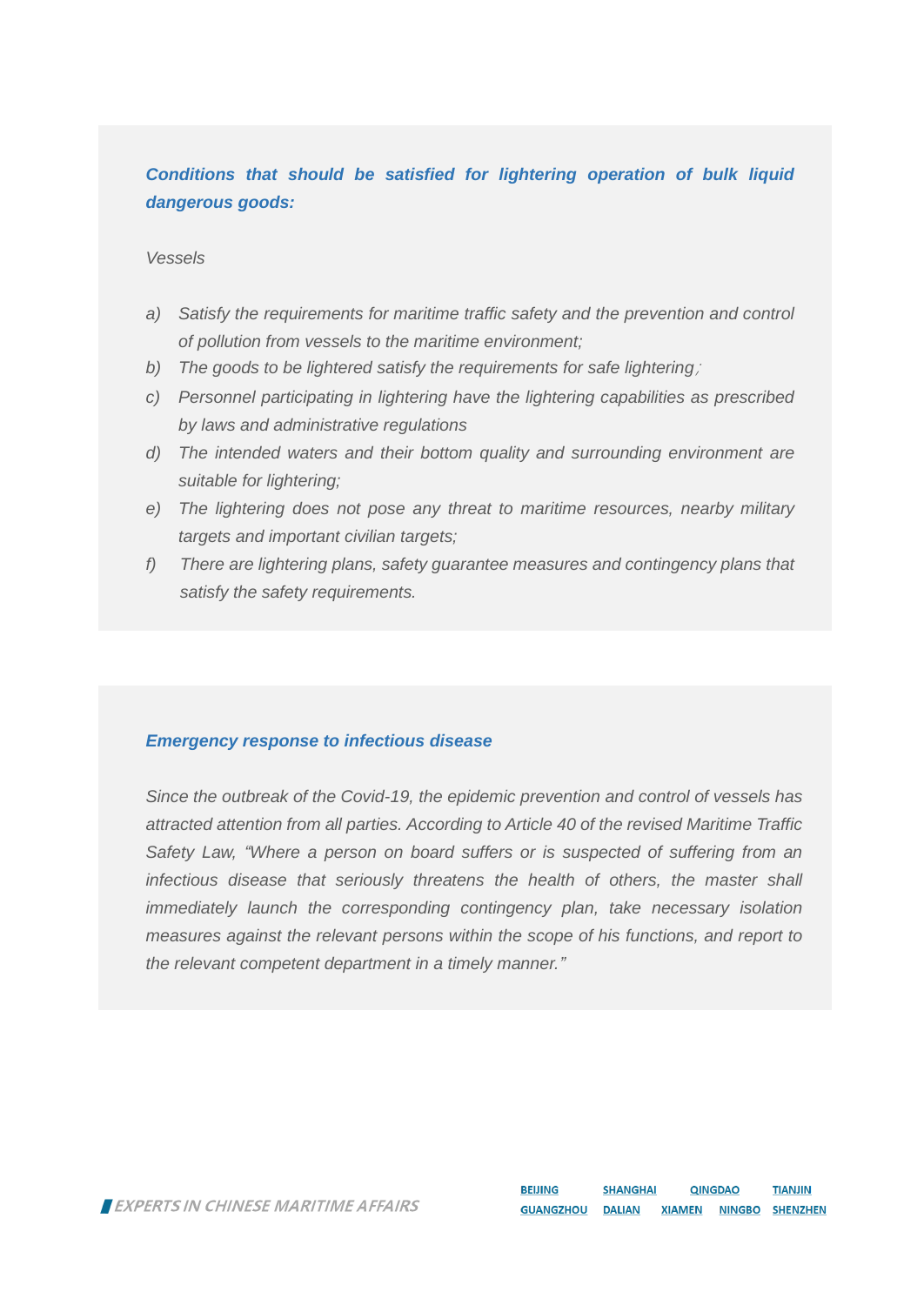## **III. Strictly control administrative permissions and standardize administrative law enforcement actions**

- 1. Cancel 12 items of administrative license, and vessel safety inspection to be changed to third-party inspection and certification (Article 9).
- 2. In order to implement the Maritime Labour Convention, administrative license for maritime labor certificate has been set up (Article 14).
- 3. Define the scope and conditions of the three permits for offshore construction, vessels carrying dangerous goods into and out of ports, marine transportation, loading, unloading and lightering of dangerous goods (Article 48, Article 64, Article 65).
- 4. Define the compulsory measures that can implement in the case of vessel overload, posing a threat to port safety etc. Require maritime safety administration to avoid and reduce the impact on normal operations when conducting supervision and inspection (Article 90, Article 91).

# **IV. Improve the maritime search and rescue mechanism and perfect the investigation and handling of maritime traffic accidents**

- 1. Define that persons in distress at sea have the right to obtain life assistance in accordance with the law, and stipulate the basic principle that life rescue shall take precedence over environmental and property rescue (Article 66).
- 2. Stipulate to establish a maritime search and rescue coordination mechanism, strengthen the construction of maritime search and rescue forces, establish a maritime search and rescue center responsible for organization, coordination, and command work, establish a regular drill and daily training system, and encourage social forces to participate in maritime search and rescue work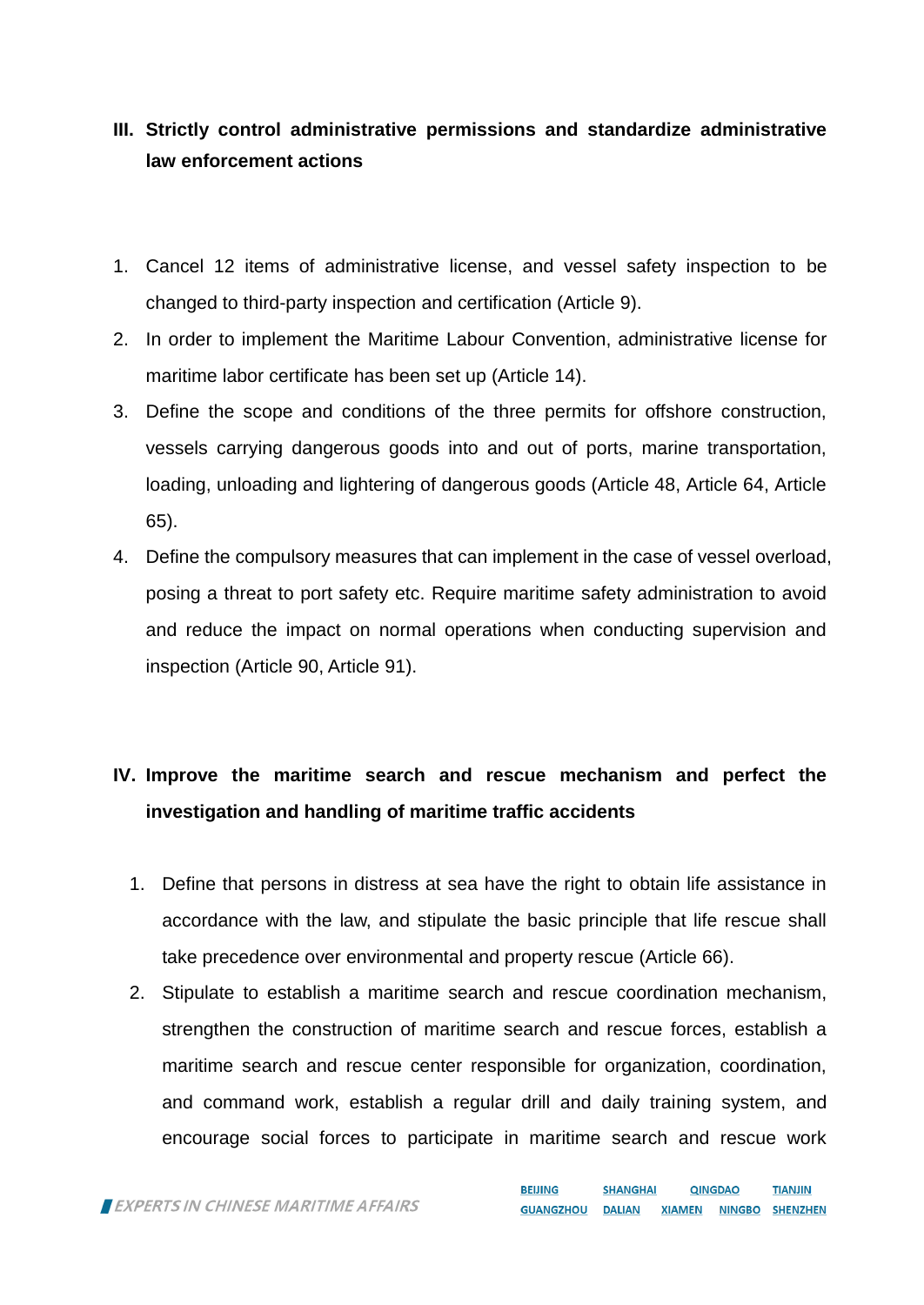(Articles 68 to 71).

3. Stipulate the code of conduct of all parties in distress, rescue and command after the occurrence of a dangerous situation to ensure the orderly development of search and rescue operations (Articles 72 to 78).

### *Rescue of vessels in distress*

*Vessels in distress are revised from "shall take all effective measures to organize their own rescue efforts" to "shall take effective measures to prevent and reduce loss of life and property and pollution of the maritime environment." The revision means that vessels in distress shall not only organize self-rescue, they shall also try to prevent and reduce pollution of the maritime environment. The rights of the master when the vessel is in distress and the responsibilities of the master when abandoning the vessel are also proposed.*

*Vessels, offshore installations, and aircrafts receiving distress signals or finding that someone is in life danger shall do their best to rescue those who are in distress without seriously endangering their own safety.*

*Decisions to suspend, resume and terminate search and rescue operations shall be made by the maritime search and rescue centers. Without consent of the maritime search and rescue centers, vessels, offshore installations, aircrafts and personnel participating in search and rescue shall not exit the search and rescue operations.*

4. Stipulate the classification standards, investigation subjects, principles and procedures of maritime traffic accidents (Chapter 7).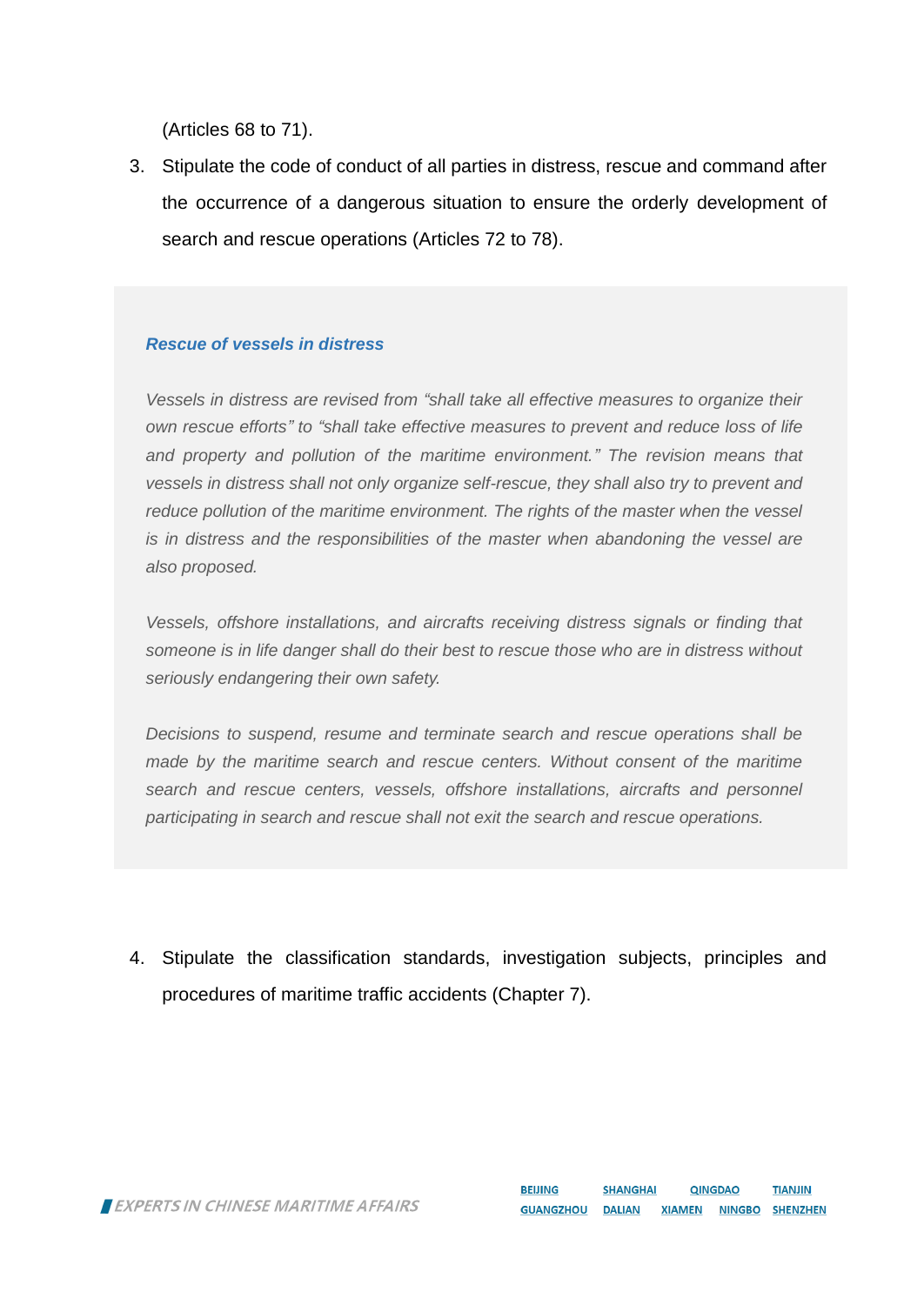#### *Investigation procedures of maritime traffic accidents*

*Maritime traffic accidents are classified into 4 levels: particularly serious accidents, major accidents, relatively large accidents and general accidents on the basis of the consequences of damage caused. The direct economic loss standard for the classification of accident levels shall be determined by the transport department under the State Council in conjunction with relevant departments of the State Council in light of the special circumstances of maritime traffic accidents, and shall be announced and implemented after being approved by the State Council.*

*After a maritime traffic accident occurs, the vessel shall promptly report to the maritime safety administration and accept investigation.*

*Among them, particularly serious accidents shall be investigated by accident investigation unit organized by the State Council or its authorized departments.*

*Where the accident loss is small, the facts are clear, and the responsibilities are specific, the summary investigation procedure may apply in accordance with the provisions of the transport department under the State Council.*

*A vessel of Chinese nationality involved in a maritime traffic accident outside the sea areas within the jurisdiction of China shall report the accident to the maritime safety administration and accept investigation.*

*Where a vessel of foreign nationality is involved in an accident outside the sea areas within the jurisdiction of China, causing serious injury or death to a Chinese citizen, the maritime safety administration shall participate in the investigation in accordance with the provisions of the international treaties concluded or acceded to by China.*

*Where a vessel suffers hostile weather, sea conditions, and accidents at sea, causes or may cause damage, and needs to explain and record the time, sea area, the countermeasures taken, and other specific circumstances, an application may be filed with the maritime safety administration for endorsement for sea protest.*